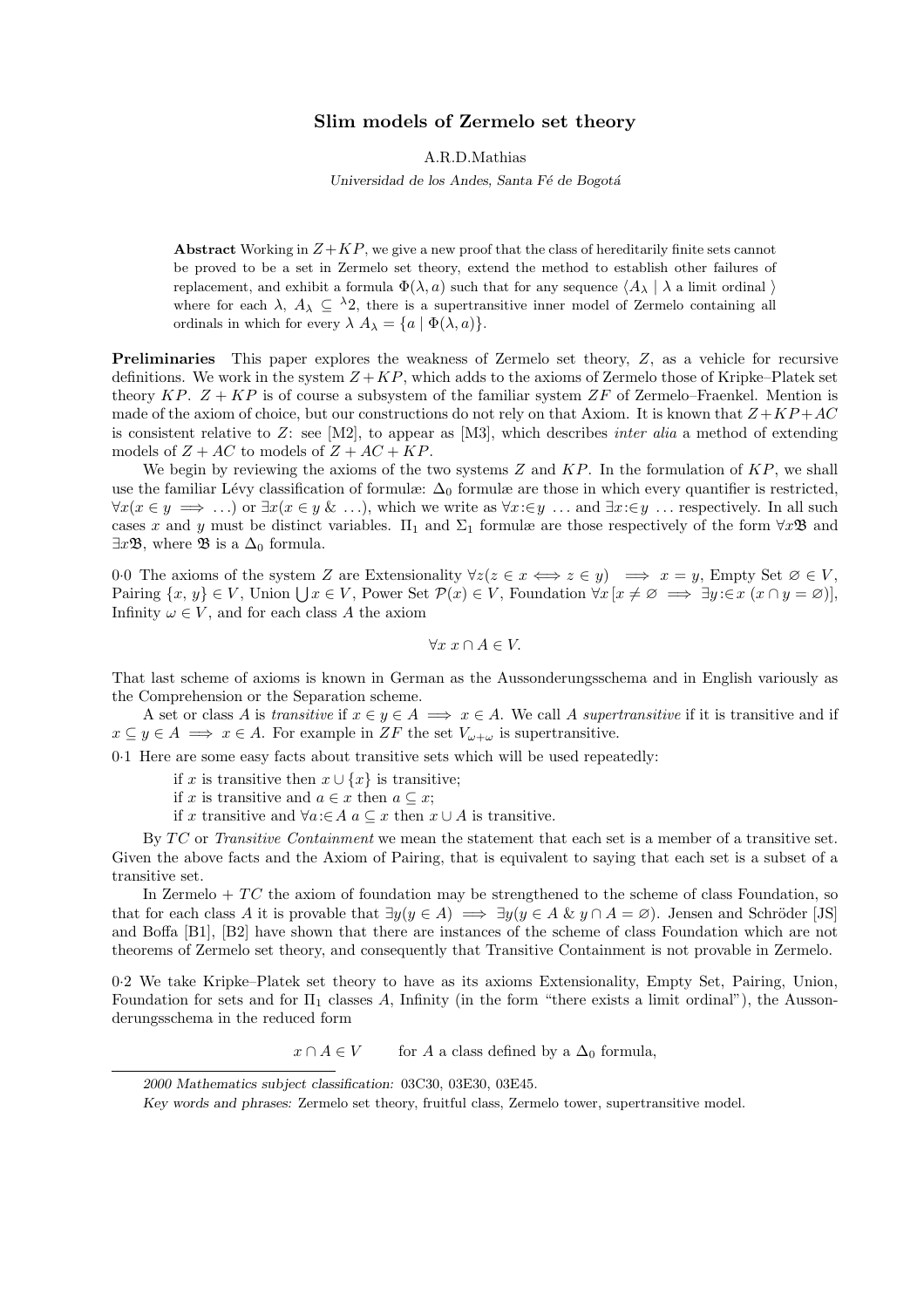and the  $\Delta_0$  scheme of collection

$$
\forall x \exists y \, \mathfrak{A} \implies \forall u \exists v \forall x \colon \in u \, \exists y \colon \in v \, \mathfrak{A}
$$

for each  $\Delta_0$  formula  $\mathfrak A$  in which the variables u, v have no occurrence.

As pointed out to me by Professor Jané, we may derive  $TC$  in  $KP$ , starting from the observation that since the class of sets which are not members of transitive sets is  $\Pi_1$ , by  $\Pi_1$  Foundation we may find an ∈-minimal counterexample.

 $KP$  is a system in which recursive constructions are natural; for example we may define the set-theoretic rank and the transitive closure  $tcl(x)$  of a set  $\varrho: V \longrightarrow ON$  by the recursions

$$
\varrho(x) = \bigcup \{ \varrho(y) + 1 \mid y \in x \}; \qquad tcl(x) = x \cup \bigcup \{ tcl(y) \mid y \in x \}.
$$

0.3 We write  $\mathcal{P}(a)$  for the power set  $\{x \mid x \subseteq a\}$  of the set a. For a formula  $\Phi$  of the language of set theory and a transitive class M we write  $(\Phi)^{\mathcal{M}}$  for the relativisation of  $\Phi$  to M, namely the result of rewriting  $\Phi$ so as to bind all variables to range over members of M.

When discussing functions  $f, g : \omega \to \omega$ , we shall write  $f \leq g$  for  $\forall n : \in \omega$   $f(n) \leq g(n)$ ,  $f \equiv g$  for  $\forall n:\in\omega$   $f(n) = g(n)$ , and so on, and write  $f + 1$  for the function  $n \mapsto f(n) + 1$  and  $f + g$  for the function  $n \mapsto f(n) + q(n).$ 

0.4 DEFINITION As usual, we write for each ordinal  $\alpha V_{\alpha} = \{x \mid \varrho(x) < \alpha\}.$ 

0.5 REMARK For each  $\alpha \leq \omega$ ,  $KP + \omega \in V$  proves  $V_{\alpha}$  to be a set. Each  $V_n$  is finite, and  $V_{\omega}$  is countably infinite, and is the class of hereditarily finite sets.

We write *WO* for the well-ordering principle, that every set has a well-ordering.

The following proofs were inspired by arguments of, and with, Dr Thomas Forster and Professor Akihiro Kanamori, who also kindly supplied some bibliographical references. Their contributions are described in more detail in the final section.

The author expresses his gratitude to the Director, Professor Manuel Castellet, and the staff of the Centre de Recerca Matem`atica de l'Institut d'Estudis Catalans, where the first draft of this paper was written and circulated in May 1996 as Preprint num 336 of the CRM. It was put into final form during the author's tenure of the Sanford (Visiting) Professorship of Mathematical Logic at the Universidad de los Andes, in Santa Fé de Bogotá. He thanks the referee for improving the pace of the narrative.

### 1: A general method for constructing models of Zermelo set theory.

1.0 DEFINITION A class  $\mathcal T$  is fruitful if

 $(1\cdot 0\cdot 0)$   $x \in \mathcal{T} \implies \bigcup x \subseteq x$ 

 $(1\cdot 0\cdot 1)$   $ON \subseteq T$ 

 $(1·0·2)$   $x \in \mathcal{T}$  &  $y \in \mathcal{T}$   $\implies x \cup y \in \mathcal{T}$ 

 $(1\cdot 0\cdot 3)$   $x \in \mathcal{T} \& A \subseteq \mathcal{P}(x) \implies x \cup A \in \mathcal{T}$ .

1·1 REMARK Were we not concentrating in this paper on building models containing all ordinals, we could weaken  $(1\cdot0\cdot1)$  to  $(1\cdot0\cdot1')$ :  $\omega+1\in\mathcal{T}$ , and many of our results would still hold. Indeed, in proving Theorem 5.6, we shall use a set  $\mathcal T$  that satisfies  $(1.0.0)$ ,  $(1.0.2)$  and  $(1.0.3)$ , but only the very weak assertion  $(1.0.1'')$ that  $0 \in \mathcal{T}$ , so the reader should notice as he verifies the various clauses leading to a proof of the next proposition that (1·0·1) is not used for the verification of any axiom other than those of nullset and infinity, and that  $(1.0.1'')$  suffices for the first and  $(1.0.1')$  for the second.

1.2 PROPOSITION Let T be a fruitful class and let  $\mathcal{M} = \bigcup \mathcal{T}$ . Then M is a supertransitive model of Zermelo set theory plus the hypothesis of Transitive Containment. Further if  $WO$  holds then  $(WO)^{\mathcal{M}}$  holds.

The proof is straightforward.

1.3 REMARK Note that properties  $(1.0.0) - (1.0.3)$  are such that if for each i in some indexing class I  $T_i$  is fruitful then so is  $\bigcap_{i\in I} \mathcal{T}_i$ . We shall in later sections design for certain sets x that can be constructed using  $\Delta_0$  replacement a fruitful class  $\mathcal{T}_x$  so that for fruitful  $\mathcal{T} \subseteq \mathcal{T}_x$ ,  $x \notin \bigcup \mathcal{T}$ . We shall find large families of such x which are independent in the sense that for  $x \neq y$ ,  $\mathcal{T}_x$  does not exclude y from  $\bigcup \mathcal{T}$  where  $\mathcal{T} \subseteq \mathcal{T}_x$ .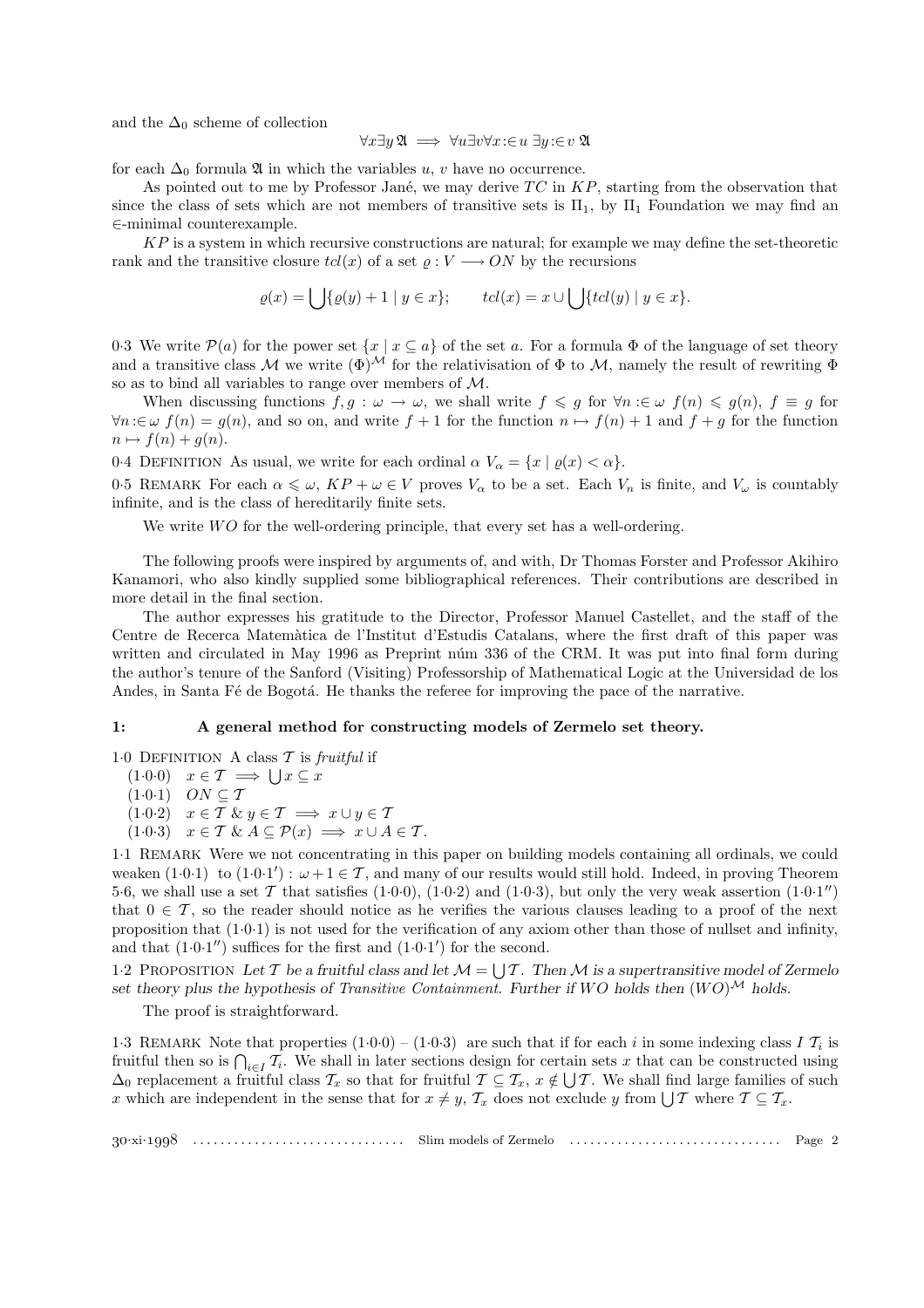## 2: Families of functions

2.0 DEFINITION Suppose that we have a function  $Q : \omega \to V$  where each  $Q(n)$  is a finite set. We associate to each set x a function  $f_x^Q: \omega \to \omega$  defined thus:

$$
(2.0.0) \t\t f_x^Q(n) = \overline{x \cap Q(n)}
$$

Given Q and a family G of functions from  $\omega$  to  $\omega$ , we may then define the class  $T^{Q, \mathcal{G}}$ :

(2.0.1) 
$$
T^{Q,\mathcal{G}} = \{x \mid \bigcup x \subseteq x \; \& \; f_x^Q \in \mathcal{G}\}.
$$

Usually the function  $n \mapsto \overline{Q(n)}$  itself will not be in G, from which we shall infer that certain sets are excluded from our models.

2.1 PROPOSITION Suppose that  $G$  has the following four properties:

(2.1.0) For each ordinal  $\zeta, f_{\zeta}^{Q} \in \mathcal{G}$ ;  $(2.1.1)$   $f \leq g \in \mathcal{G} \implies f \in \mathcal{G}$ ;  $(2.1.2)$   $f \in \mathcal{G} \& g \in \mathcal{G} \implies f + g \in \mathcal{G};$   $(2.1.3)$   $\bigcup x \subseteq x \& f_x^Q \in \mathcal{G} \implies f_{\mathcal{P}(x)}^Q \in \mathcal{G}.$ Then  $\mathcal{T}^{Q,\mathcal{G}}$  is fruitful.

Proof: note that  $f_{x\cup y}^Q \leqslant f_x^Q + f_y^Q$  and that if  $A \subseteq \mathcal{P}(x)$  and  $x \in \mathcal{T}^{Q,\mathcal{G}},$  then  $f_{x\cup A}^Q \leqslant f_x^Q + f_{\mathcal{P}(x)}^Q$  $-1(2.1)$ 

2.2 REMARK In the final section an example is given where  $Q(n)$  is not required to be finite. In such a case the definition of  $f_x^Q$  and of a family G uses cardinal arithmetic without choice, rather than finite arithmetic.

# 3: An example

- 3·0 DEFINITION For each  $k \in \omega$  we define the function  $b_k : \omega \longrightarrow \omega$  by  $b_0(n) = n$ ,  $b_{k+1}(n) = 2^{b_k(n)}$ . Thus  $b_1(n) \equiv 2^n$ ,  $b_2(n) \equiv 2^{2^n}$ ,  $b_3(n) \equiv 2^{2^{2^n}}$ , and so on.
- 3.1 DEFINITION We also define a function  $h : \omega \to \omega$  by  $h(0) = 0$ ,  $h(n+1) = 2^{h(n)}$
- 3.2 DEFINITION For  $f : \omega \to \omega$  we define  $f^* : \omega \to \omega$  by  $f^*(0) = 0$ ,  $f^*(n+1) = 2^{f(n)}$
- 3·3 DEFINITION  $\mathcal{F} =_{\text{df}} \{f : \omega \to \omega \mid \exists k : \in \omega \; f \leqslant b_k\}.$
- 3·4 PROPOSITION (i)  $b_0 \in \mathcal{F}$ ; (ii)  $f \in \mathcal{F} \implies f + 1 \in \mathcal{F}$ ; (iii)  $f \in \mathcal{F}$  &  $g \in \mathcal{F} \implies f + g \in \mathcal{F}$ ; (iv)  $f \in \mathcal{F} \implies f^* \in \mathcal{F}$ ; (v)  $g \leqslant f \in \mathcal{F} \implies g \in \mathcal{F}$ ; (vi)  $h \notin \mathcal{F}$ .

3·5 REMARK As noted by the referee, the idea at work here, that of a function h growing faster than each in the sequence  $b_k$  goes back to du Bois Reymond's Freiburg study [BR] of rates of growth.

3.6 DEFINITION In this section, let  $R(n) = V_n$ ; write  $f_x$  for  $f_x^R$ , so that for any set  $x \, f_x : \omega \longrightarrow \omega$  is defined by  $f_x(n) = \overline{x \cap V_n}$ ; write  $\mathcal{T} = \mathcal{T}^{R,\mathcal{F}}$ ; and take  $\mathcal{M} = \bigcup \mathcal{T}$ .

So  $f_x$  counts, for each n, the number of elements of x of rank less than n; as  $V_n \subseteq V_{n+1}$ ,  $f_x$  is weakly increasing.

3.7 PROPOSITION For each n,  $h(n) = \overline{V_n}$ . Hence for any  $x, f_x \leq h$ .

3·8 THEOREM The class M is supertransitive and contains all ordinals. Further for each axiom Φ of Zermelo set theory, the relativisation  $(\Phi)^{\mathcal{M}}$  of  $\Phi$  holds. If we assume the axiom of choice, the same will be true of that. M does not think that  $V_{\omega}$  is a set, but it does believe that every set is a member of a transitive set.

By the results of the opening section, it is enough for the first part of the theorem to verify that  $T$  is fruitful, and therefore enough to verify that  $\mathcal F$  has properties  $(2\cdot1\cdot0) - (2\cdot1\cdot3)$ . In view of Proposition 3.4, the following two lemmata suffice.

3·9 LEMMA If ζ is an ordinal, f<sup>ζ</sup> 6 b<sup>0</sup> ∈ F. Proof : ζ ∩ V<sup>n</sup> = ζ ∩ n. a (3·9)

3·10 LEMMA  $f_x \in \mathcal{F} \implies f_{\mathcal{P}(x)} \in \mathcal{F}$ .

Proof:  $f_{\mathcal{P}(x)}(0) = 0$  and  $\mathcal{P}(x) \cap V_{n+1} = \mathcal{P}(x \cap V_n)$ ; hence  $f_{\mathcal{P}(x)}(n+1) = 2^{f_x(n)}$  and so  $f_{\mathcal{P}(x)} = f_x^*$ .  $\exists$  (3.10)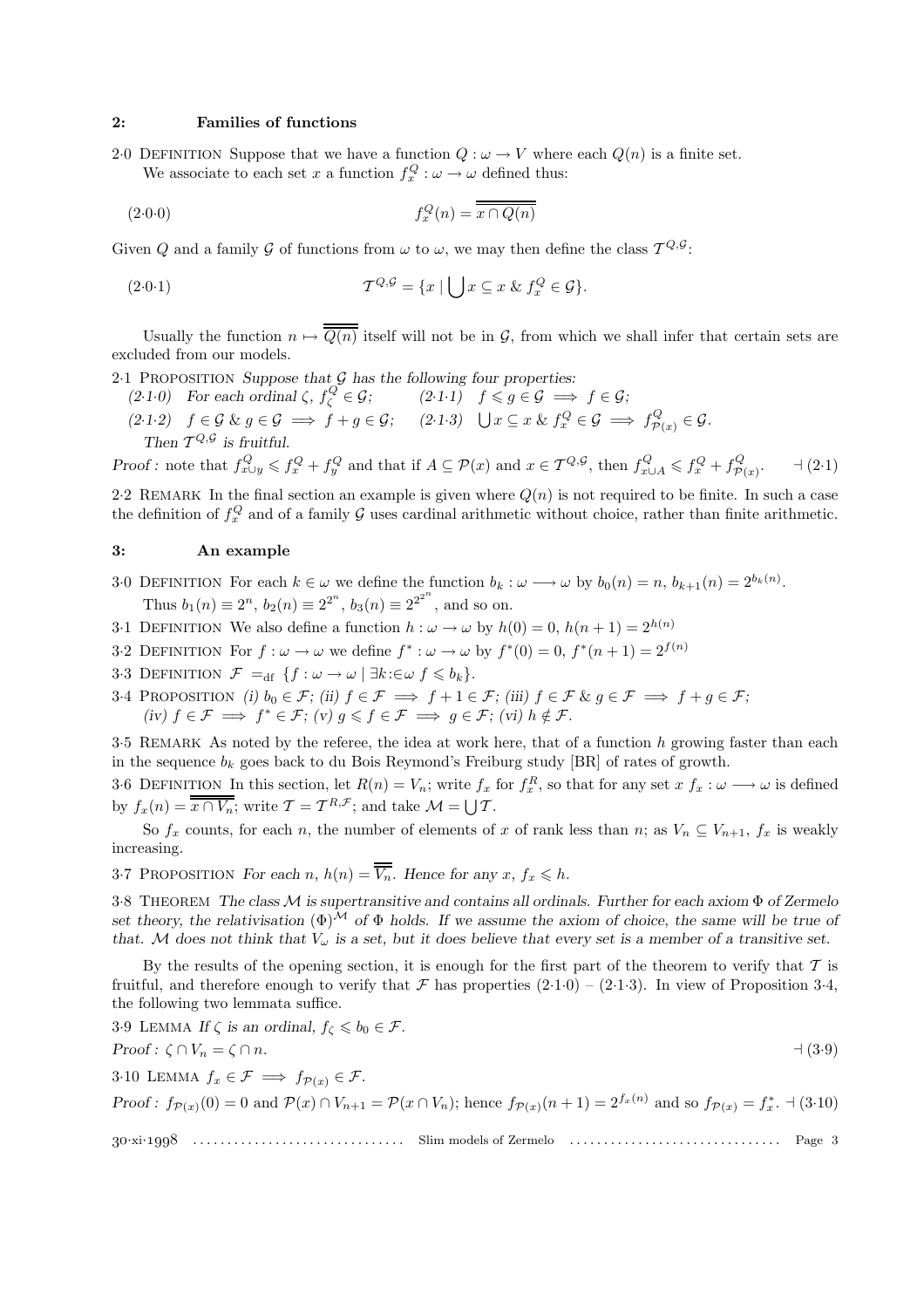For the last part,

3.11 LEMMA  $V_{\omega} \notin \mathcal{M}$ .

Proof : Suppose that V<sup>ω</sup> ∈ z and that z is transitive. Then f<sup>z</sup> ≡ h ∈/ F, so z ∈/ T . a (3·11)

The proof of Theorem 3·8 is complete.

3.12 REMARK The family  $\mathcal F$  used above is the least that would satisfy all the clauses of Proposition 2.1, but one can find larger families G of functions with the properties 3.4  $(i - vi)$ ; and hence we have a method for obtaining fatter models than those given above from which nevertheless  $V_{\omega}$  is excluded.

3·13 REMARK If  $V_\omega$  is not a set, then no set can be closed under the power set operation, or any other operation that will produce the empty set and then in turn the members of the various  $V_n$ 's: for  $V_\omega$  would be a subclass of that closed set, and hence would itself be a set by the Separation scheme.

3.14 REMARK It is tempting for the theorem to consider instead of the model  $\mathcal{M} = \bigcup \mathcal{T}$  the class  $\mathcal{N}$  =  $_{\text{df}}$  ${a | f_a \in \mathcal{F}}$ , arguing that we are working in a set theory which proves that every set is a subset, or indeed a member, of a transitive set. But that gets into trouble for there is a set with small growth but whose transitive closure has large growth. Indeed, let  $a = \{V_n \mid n \in \omega\}$ . That is a set in  $Z + KP$ .  $f_a \equiv b_0$ , so  $f_a \in \mathcal{F}$ , but for any transitive x with  $a \subseteq x$ ,  $f_x \equiv h$ , and so no such x is in N, and that a is not in M. Even worse, let  $b = a \cup \{V_{\omega}\}\$ .  $f_b \equiv f_a$ , and so  $b \in \mathcal{N}$  but  $V_{\omega} \notin \mathcal{N}$ , and so since  $V_{\omega} \in b$ ,  $\mathcal{N}$  is not transitive.

# 4: Zermelo towers

4·0 DEFINITION For any set a we define the Zermelo tower over a as follows.

$$
Z_0(a) = \emptyset, \quad Z_1(a) = \{a\}, \quad Z_{n+1}(a) = \{a\} \cup [\mathcal{P}(Z_n(a)) \setminus \{\emptyset\}], \quad Z(a) = \bigcup_{n < \omega} Z_n(a).
$$

Thus  $V_{\omega} = Z(\emptyset)$ , and  $Z(a)$  is the result of looking at  $V_{\omega}$  as a collection of words in  $\{,\}$  and  $\emptyset$  and replacing all occurrences of  $\varnothing$  by a.

As the computations of the present section will show, the Zermelo tower  $Z(\omega)$  is in the model M of the previous section, for its transitive closure is  $\omega \cup Z(\omega)$ , but  $Z(\emptyset)$ , to which it is isomorphic, is not.

4.1 LEMMA For each a and  $n \in \omega$ ,  $Z_n(a) \subseteq Z_{n+1}(a)$ .

Proof : trivially true for  $n = 0, 1$ . If true for  $n = k > 0$ ,  $\mathcal{P}(Z_k(a)) \subseteq \mathcal{P}(Z_{k+1}(a))$ , and that inclusion will remain true when {a} is added and ∅ removed from both sides. a (4·1)

4.2 LEMMA If  $b \in Z(a)$  then  $Z(b) \subseteq Z(a)$ .

Proof : let  $b \in Z_{k+1}(a)$ . Then  $Z_1(b) = \{b\} \subseteq Z_{k+1}(a)$ . An easy induction now shows that for each  $n > 0$ ,  $Z_n(b) \subseteq Z_{k+n}(a).$   $\Box$   $\Box$ 

4.3 LEMMA If  $\zeta < \varrho(x)$  where x is any set, then for some  $y \in TC(x)$ ,  $\varrho(y) = \zeta$ . Proof : by an easy induction on the rank of x.  $\Box$  (4·3)

4·4 LEMMA If  $w \in Z(a)$  then  $\rho(a) \leq \rho(w) < \rho(a) + \omega$  and  $\rho(w) = \rho(a) \iff w = a$ . Further, if  $\rho(w) > \rho(a)$ then a is the unique member of  $TC(w)$  of rank  $\rho(a)$ .

Most of the members of  $Z(a)$  are finite non-empty sets and thus of successor rank: we shall utilise this fact to prove that for a and b distinct sets both of non-successor rank, the presence or absence of one of  $Z(a)$ and  $Z(b)$  in a model M does not imply the presence or absence of the other.

We write  $T(b)$  for  $TC({Z(b)}):$  thus  $T(b) = TC(b) \cup Z(b) \cup \{Z(b)\}.$ 

4.5 LEMMA If  $w \in T(b)$  and  $\rho(b) = \beta$ , a limit ordinal, then exactly one of the following holds:

$$
(4.5.0)
$$
  $\varrho(w) = \beta + \omega$  and  $w = Z(b)$ 

 $(4.5.1)$   $\beta < \varrho(w) < \beta + \omega$ , w is a finite set, and b is the unique member of  $TC(w)$  of rank  $\beta$ 

 $(4.5.2)$   $\beta = \rho(w)$  and  $w = b$ 

 $(4.5.3)$   $\beta > \rho(w)$  and  $w \in TC(b)$ .

4.6 LEMMA Let  $Z(a) \cap T(b)$  be non-empty, where both  $\rho(a)$  and  $\rho(b)$  are limit ordinals. Then precisely one of the following holds:  $a = Z(b)$ ,  $a = b$ ,  $a \in TC(b)$ .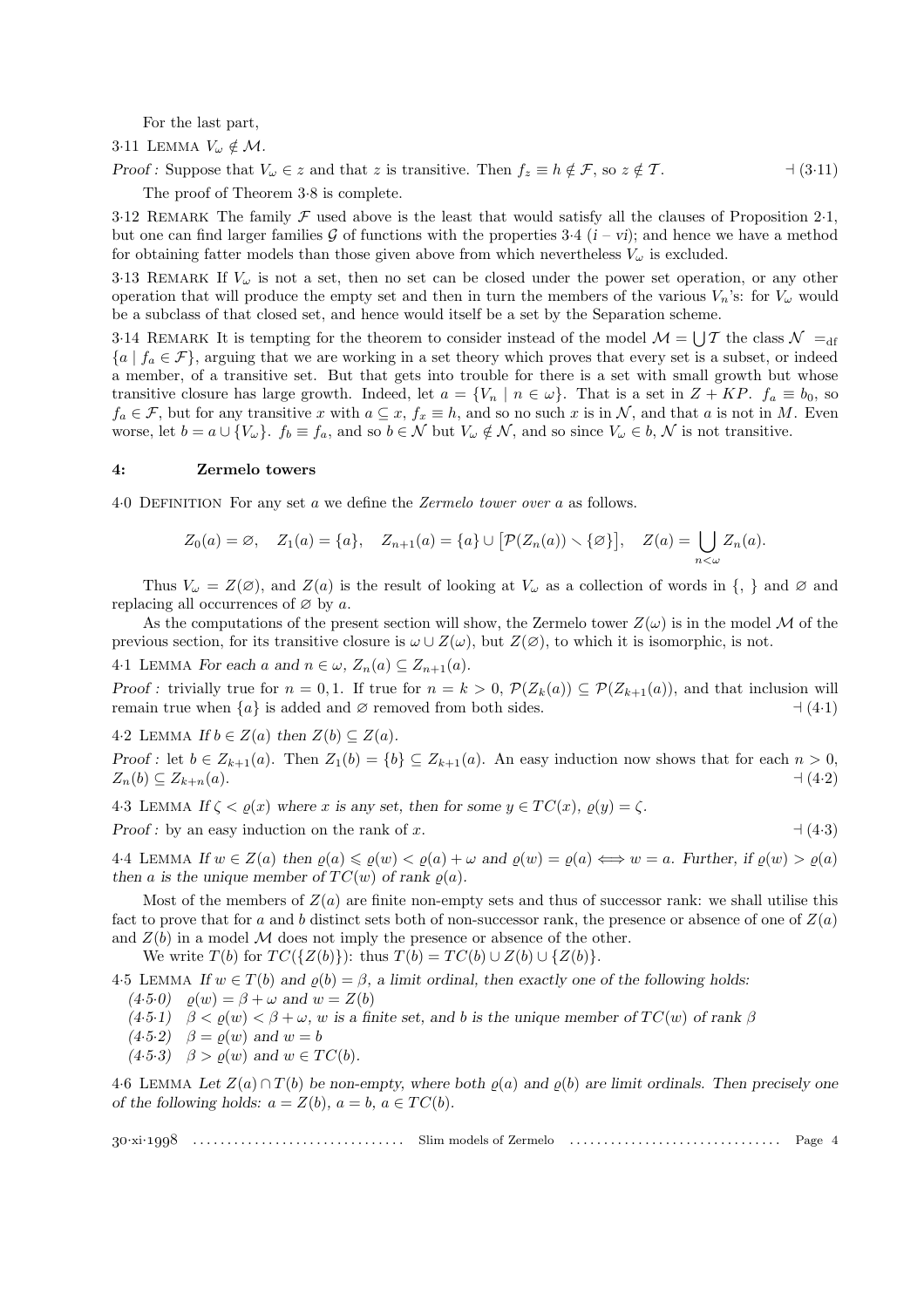Proof : we write  $\alpha = \rho(a)$ ,  $\beta = \rho(b)$ . Let  $w \in Z(a) \cap T(b)$ . We argue by cases on  $\rho(w)$ , bearing in mind that  $\alpha \leqslant \varrho(w) < \alpha + \omega$ . If  $\varrho(w) = \beta + \omega$ , then  $w = a = Z(b)$ , by 4.4 and 4.5. If  $\beta < \varrho(w) < \beta + \omega$ , then  $\alpha = \beta$ , and so  $a = b$ , each being the only member of  $TC(w)$  of rank  $\alpha$  or  $\beta$  accordingly. If  $\rho(w) = \beta$ , again  $\alpha = \beta$ and  $a = w = b$ . Finally, if  $\rho(w) < \beta$ ,  $w \in TC(b)$ , and so  $a \in TC(b)$ .  $\qquad (4.6)$ 

Now, to simplify matters, we consider only sets  $a$  and  $b$  which are functions from some limit ordinal to  $2 = \{0, 1\}$ . Thus each member of a or b is an ordered pair  $\langle \alpha, \zeta \rangle$  where  $\alpha = 0$  or 1. In these circumstances clause (4·5·3) may be strengthened to read  $\beta > \rho(w)$  and for some  $i = 0$  or 1, and  $\nu < \beta$ ,  $w \in TC(\lbrace i, \nu \rbrace)$ . 4.7 PROPOSITION Let  $\alpha$  and  $\beta$  be (possibly equal) limit ordinals. Let  $a : \alpha \to 2$  and  $b : \beta \to 2$ . Then if  $a \neq b$ ,  $Z(a) \cap T(b) = \emptyset$ .

We emphasize that the assumptions permit  $\alpha < \beta$ ,  $\alpha = \beta$  or  $\beta < \alpha$ . Proof : in these circumstances,  $a \neq Z(b)$  and  $a \notin TC(b)$ .  $\qquad (4-7)$ 

4.8 THEOREM For each limit ordinal  $\lambda$  let  $A_{\lambda} \subseteq \{a \mid a : \lambda \longrightarrow 2\}$ . Then there is a supertransitive class M, thus containing all ordinals, sequences of ordinals and sets of sequences of ordinals, which is a model of Zermelo set theory, and is such that for every limit  $\lambda$ 

$$
A_{\lambda} = (\{a \in {}^{\lambda}2 \mid Z(a) \text{ is a set } \})^{\mathcal{M}}.
$$

Proof : let  $S = \{c : \lambda \to 2 \mid 0 < \lambda = \bigcup \lambda \in ON\}$ . For each  $a \in S$  and each set  $x$ , we set  $f_x^a(n) = \overline{x \cap Z_n(a)}$ . With F as above, we define  $T^a = \{x \mid \bigcup x \subseteq x \& f_x^a \in \mathcal{F}\}\$ and verify that if  $f_x^a \leqslant b_k$ ,  $f_{\mathcal{P}(x)}^a \leqslant b_{k+1}$ . Hence each class  $\mathcal{T}^a$  is fruitful. Proposition 4.7 shows that for distinct a, b in  $\mathcal{S}, f^a_{T(b)} \equiv 0$ , and so  $T(b) \in \mathcal{T}^a$ . Thus  $Z(b) \notin \bigcup \mathcal{T}^b$  but  $Z(b) \in \bigcap \{\mathcal{T}^a \mid a \in \mathcal{S} \& \neq b\}.$ 

Hence if we put  $\mathcal{I} = \{c : \lambda \to 2 \mid \lambda \text{ is a limit ordinal and } c \notin A_{\lambda}\}, \mathcal{T} = \bigcap \{T^c \mid c \in \mathcal{I}\}\$ and  $\mathcal{M} = \bigcup \mathcal{T}$ , then  $T$  will be fruitful, and  $M$  will be a supertransitive model of Zermelo containing all ordinals. Further, for each limit  $\lambda$  and  $a : \lambda \to 2$ ,  $Z(a) \in \mathcal{M} \Longleftrightarrow a \notin \mathcal{I} \Longleftrightarrow a \in A_{\lambda}$ , as required.  $\exists (4\cdot8)$ 

4.9 PROBLEM Let M be a countable transitive model of  $Z + KP$ . Is it true that M will have  $2^{\aleph_0}$  distinct transitive subsets, each modelling  $Z + TC$  and no two with the same theory ?

The difficulty there is that our proof that M is a model of Zermelo relies on the scheme  $x \cap C \in V$  being true in the outer model when C is a class defined by a formula which might mention the fruitful class  $\mathcal T$ .

One case where  $M$  will have numerous transitive submodels each modelling Zermelo set theory is this: let N be a countable transitive model such that some countable ordinal  $\kappa$  is a measurable cardinal in N, and let M be  $V_{\kappa} \cap N$ . Fix in N a normal measure U on  $\kappa$ , and let  $A_0$  be a Prikry sequence over N with respect to U. Thus  $A_0$  is a subset of  $\kappa$  cofinal in  $\kappa$  and of order type  $\omega$ , such that for each  $B \in U$ ,  $A_0 \setminus B$ is finite. Every infinite subset A of  $A_0$  is also Prikry generic over N, (Mathias [M1]) and for each such A,  $N[A] \cap V_{\kappa} = N \cap V_{\kappa}$ : hence we may treat A as a class over M, and thus form a transitive  $\mathcal{M}^A \subseteq M$  which is supertransitive in the sense of M, so that  $y \subseteq x \in M^A \implies y \in M^A$ , and such that

$$
\forall \lambda \big[ 0 < \lambda = \bigcup \lambda < \kappa \implies (Z(\lambda) \in \mathcal{M}^A \Longleftrightarrow \lambda \in A) \big].
$$

Thus the  $\mathcal{M}^{A}$ 's are distinct for different A and there are  $2^{\aleph_0}$  infinite subsets A of  $A_0$ . However, the pure theory of each  $\mathcal{M}^A$ , with a predicate for A but no name for individual ordinals, will be, under reasonable coding, a member of  $N[A] \cap V_{\omega+1}$  and therefore of M and so the continuum many models  $\mathcal{M}^A$  will only realise countably many theories.

Thus the problem is to find ways of adding classes to M without adding sets, so that new inner models of M become definable: in short, the search is on for "generic inner models".

4.10 REMARK One can define the sequence of sets  $V_n$  in Zermelo, and also the rank function restricted to  $\bigcup_n V_n$ , without assuming the set-hood of  $V_\omega$ . Similarly one may in Zermelo define  $\varrho \restriction Z(a)$  for each a, as a class but not as a set.

For the theorem to have maximum impact it was necessary to start from a universe in which each  $Z(a)$ exists: hence we assumed the axioms of Kripke–Platek in addition to those of Zermelo. If we started from a universe in which some  $Z(a)$ 's did not exist, our arguments would yield methods of proceeding to submodels from which selected further  $Z(a)$ 's were excluded.

4.11 PROBLEM Lemma 4.2 shows that if  $Z(a)$  is in some supertransitive model M and  $b = \{a\}$ , then  $Z(b) \in \mathcal{M}$ . Is it true that if  $b = \{a\}$  and  $Z(b)$  exists then so does  $Z(a)$ ?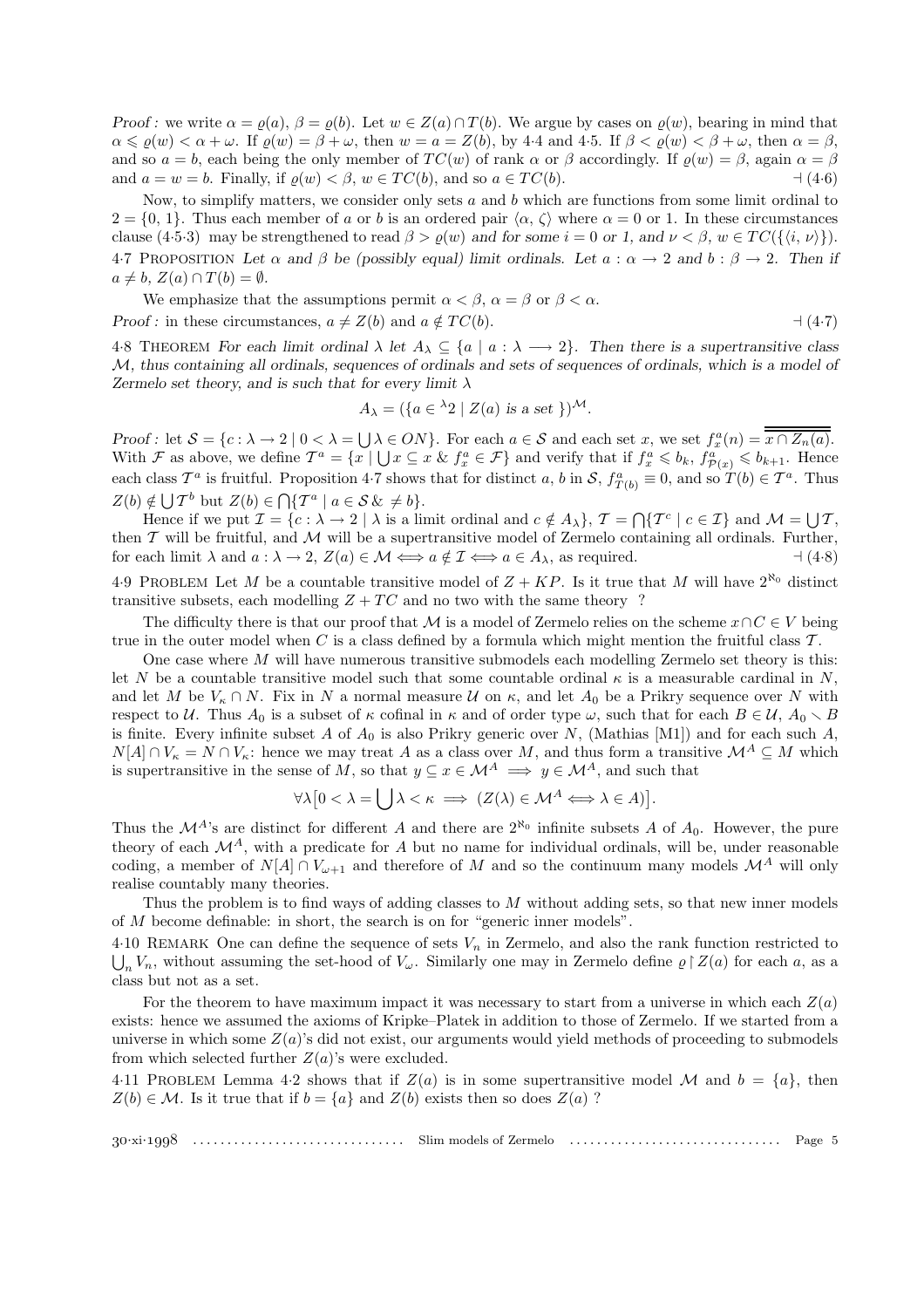#### 5: Concluding remarks

5.0 Models where  $V_{\omega}$  is not a set have been known for some time: e.g., define

$$
\mathcal{K}_0 = \omega, \quad \mathcal{K}_{n+1} = \mathcal{P}(\mathcal{K}_n), \quad \mathcal{K} = \bigcup_{n < \omega} \mathcal{K}_n.
$$

Then K is a transitive model of Zermelo + Transitive Containment +  $V_{\omega}$  is not a set. That model differs from ours in two ways: first, our M contains all ordinals, whereas  $K \cap ON = \omega + \omega$ ; and secondly, the set  $D =$ df  $\{0, \{0\}, \{\{0\}\}, \{\{\{0\}\}\},\ldots\}$  is a member of M but not a member of K. The first point of disagreement would disappear if one varied the above definition by starting from  $\mathcal{K}_0 = ON$ ; but the second is a substantial difference.

Moschovakis [Mo], page 177 onwards, gives a similar construction, but starting from  $\mathcal{K}_0 = D$ ; there is an earlier mention in Enderton [E], page 178. Perhaps the earliest argument of this type is that given by Skolem in his 1922 critique [Sk] of Zermelo set theory, when in illustration of the fourth of his eight points he shows that  $\{D, \mathcal{P}(D), \mathcal{P}(\mathcal{P}(D)), \ldots\}$  cannot be proved in Zermelo to be a set.

Repeated application of Lemma 1·4 (iv) and the argument of Lemma 2·14 shows that  $\mathcal{K} \subseteq \mathcal{M}$ .

5·1  $V_{\omega}$  is a set of the model given in section 4. To see that, go back to Proposition 4·6: if  $Z(a) \cap T(b)$  is nonempty, then  $a = Z(b)$ , or  $a = b$ , or  $a \in TC(b)$ . Now if  $b = \emptyset$ , and  $a \in S$ , that rapidly tells us that  $Z(a) \cap T(b) = \emptyset$ , and so  $Z(\emptyset) \in \mathcal{M}$ .

We could arrange to exclude  $V_{\omega}$ , if we wanted, by intersecting the T of section 4 with the T of section 2. To see that the existence of other  $Z(b)$  is unaffected, we must check that for  $b \in S$ ,  $f_{T(c)}^{\varnothing}$  $T(t) \in \mathcal{F}$ . Thus, we must estimate the size of  $TC(b) \cap V_n$ . Inspection shows that for  $n \ge 4$ , and  $b : \lambda \to 2$ ,  $TC(b) \cap V_n \le 3n + 1$ ,

which certainly gives 
$$
f_{T(b)}^{\varnothing} \in \mathcal{F}
$$
.

In particular the existences of  $Z(0)$  and of  $Z(\omega)$  are independent of each other in Zermelo set theory, yet they are both isomorphic to Ackermann's coding [Ack] of  $HF$  as a subset of  $\omega$ !

5.2 We have assumed  $Z + KP$  throughout, but we need much less, and could carry out our arguments in the theory  $MAC + KP$ , discussed in Mathias [M3]. What we would get is that our  $M$ 's are always models of MAC; if the classes T are defined by  $\Sigma_1$  formulæ, and  $\Sigma_1$  separation is assumed in the starting universe, then each of the models  $M$  will also be models of  $\Sigma_1$  separation.

5.3 For  $M$  a model of the kind constructed in §4,

 $(5.3.0)$  M thinks that every well-ordering is isomorphic to an ordinal, but

 $(5.3.1)$  M does not think that every well-founded extensional relation is isomorphic to a transitive set;

so these models distinguish the "orders of difficulty" of various set-theoretic recursive constructions. Further,

 $(5.3.2)$  M is closed under each of Jensen's rudimentary functions, but

 $(5.3.3)$  no member of M is rudimentarily closed;

so Zermelo set theory does not even begin to supply a foundation for the detailed study of constructibility initated by Jensen thirty years ago.

5·4 The construction of sections 2 and 3 grew out of an attempt to modify a model proposed by Thomas Forster. His model is essentially the result of taking G to be the set of bounded functions from  $\omega$  to  $\omega$ and Q to be the function  $n \mapsto \{ \{m\} \mid 1 \leqslant m < n-1 \}$ . It satisfies all the axioms of Zermelo + Transitive Containment except the power set axiom, and does not contain  $V_\omega$ .

The construction of section 4 was inspired by Kanamori's suggestion that my idea of using the rates of growth of functions to control entry into the model would have further applications. In particular he suggested considering for each set A the function  $Q^A: \omega \to V$  defined with the help of a modified power-set operation Q, where  $Q(x) = df$  the set of infinite subsets of x, by setting

$$
Q^A(0) = A
$$
,  $Q^A(n+1) = Q(Q^A(n))$ .

One would then define for any set A, bounding functions  $b<sub>k</sub><sup>A</sup>$  with values possibly infinite cardinals rather than members of  $\omega$ , and thence a family  $\mathcal{F}^A$  being those functions bounded by some  $b_k^A$ , thus:

$$
b_0^A(n) = \overline{A} + n; \quad b_{k+1}^A(n) = 2^{b_k^A(n)}; \quad \mathcal{F}^A = \{f : \omega \to CARD \mid \exists k : \in \omega \} \in b_k^A\}.
$$